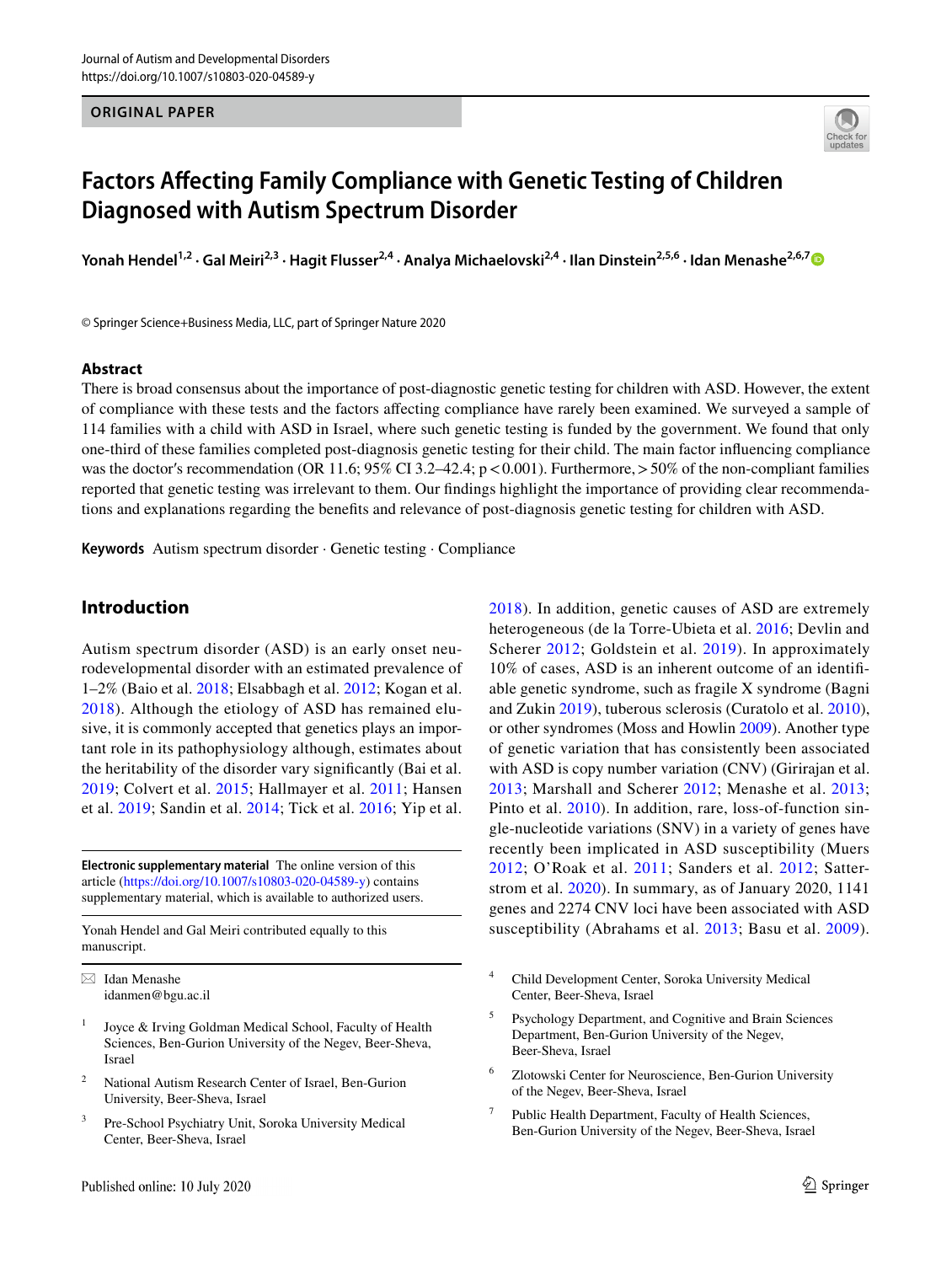Altogether, these genetic variations are found in 10–25% of ASD patients (Devlin and Scherer [2012](#page-7-8); Geschwind [2011;](#page-7-18) Goldstein et al. [2019](#page-7-9); Huguet et al. [2013](#page-7-19)).

Given the signifcant role of genetic variations in ASD susceptibility, there is currently broad consensus about the need for post-diagnostic genetic testing for ASD and its benefts for afected children and their families (Tchaconas and Adesman [2017\)](#page-8-8). For example, fnding an ASD susceptibility genetic variation in an afected child may help the family in their family planning decisions. In addition, identifcation of a possible genetic cause of ASD may provide a degree of relief in some cases, even though in others it may lead to feelings of guilt (Bauer and Msall [2011\)](#page-7-20). Therefore, in 2011, the American College of Medical Genetics outlined its recommendations for postnatal clinical evaluation of constitutional genomic abnormalities in children with ASD or other developmental delays (Kearney et al. [2011\)](#page-7-21).

A number of factors can infuence the extent of compliance with genetic testing in ASD. Family-related factors include cultural and community habits (Zamora et al. [2016](#page-8-9)), alongside personal views and beliefs (May et al. [2012](#page-7-22)). In parallel, children with ASD tend to exhibit an aversion to and fear of any kind of medical examination, which affect their compliance with these tests (Davit et al. [2011](#page-7-23)). Furthermore, some unique characteristics of the genetic testing of ASD patients may impact negatively on parental compliance; these include limited predictive utility, stigmatization and misinterpretation of fndings (May et al. [2012\)](#page-7-22). Finally, a lack of familiarity and compliance with clinical diagnostic guidelines for ASD on the part of child neurologists and developmental pediatricians may result in reduced referrals of afected families to genentic testing (Tchaconas and Adesman [2017](#page-8-8)).

In Israel, the Ministry of Health recommends that all children who are diagnosed with ASD undergo genetic evaluation, which includes a test for fragile X syndrome and a chromosomal microarray analysis (CMA) for the detection of CNVs associated with ASD (Ministry of Health, Israel [2013](#page-7-24)). In some cases, additional tests such as a karyotype or a test for specifc genetic syndrome associated with ASD will also be performed. In accordance with the National Health Insurance Law (Ministry of Health, Israel [1995](#page-7-25)), these tests are provided free of charge for children who are diagnosed with ASD. However, the extent of compliance of families with these recommendations and the factors afecting this compliance remain to be clarifed. We, therefore, conducted a survey of a representative sample of families with one or more children with ASD living in southern Israel with the aim to gain a better understanding of the factors afecting their compliance with the recommendation for ASD genetic testing.

#### **Methods**

#### **Participants and Data Collection**

Study participants were drawn from the database of the National Autism Research Center of Israel (NARCIS), which contains comprehensive clinical data on all children diagnosed with ASD at the Soroka University Medical Center (SUMC) (Meiri et al. [2017\)](#page-7-26). The parents or legal guardians of approximately 70% of these children have signed an informed consent form that allows researchers of the NARCIS to contact them for research purposes. For this study, we examined families enrolled in the NAR-CIS database between January 2015 and December 2018. Consequently, 383 families were eligible to participate in the survey at the time of the study (Fig. [1](#page-2-0)). The survey was performed by telephone using the number/s provided by the father/mother/guardian of the child at the time of enrollment into the database. If one parent did not respond to the request to take part in our survey, then the other parent was contacted. If both parents did not respond, a second attempt was made to call them.

For 183 of the 383 families (47.8%), no-one replied or was available at the phone numbers provided. Out of the 200 parents/guardians who did reply to the call, 120 (60%) completed the questionnaire during the frst call or during a subsequent call; 76 (38%) claimed that the call had been made at an inconvenient time and failed to reply to a repeat call; and 4 (2%) said they were not interested in participating in this survey. Six families that participated in the survey (3%) could not recall whether their child had had a post-diagnosis genetic test and were therefore excluded from the study (Fig. [1](#page-2-0)). The remaining 114 families were asked to answer a questionnaire that included questions regarding: (1) the understanding of parents about the purpose of genetic testing and its relevance to them; (2) the level of compliance with the genetic testing and the reasons underlying the compliance/non-compliance; and (3) the family's genetic background. In addition, the responders were asked to answer 10 true/false questions about human genetics that had been adapted from an existing survey instrument (Fitzgerald-Butt et al. [2016\)](#page-7-27), as a means to assess the parents' knowledge of human genetics. The questionnaire used in this study is provided in the supplementary material.

The sociodemographic characteristics of the families participating in the survey and the clinical data about the afected child, such as age at diagnosis and ADOS-2 comparison score (Lord et al. [2000\)](#page-7-28), were obtained from the NARCIS database (Meiri et al. [2017\)](#page-7-26). The socio-economic level (1-lowest to 10-highest) was set according to the criteria of the Israeli Central Bureau of Statistics (Israel [2008](#page-7-29)).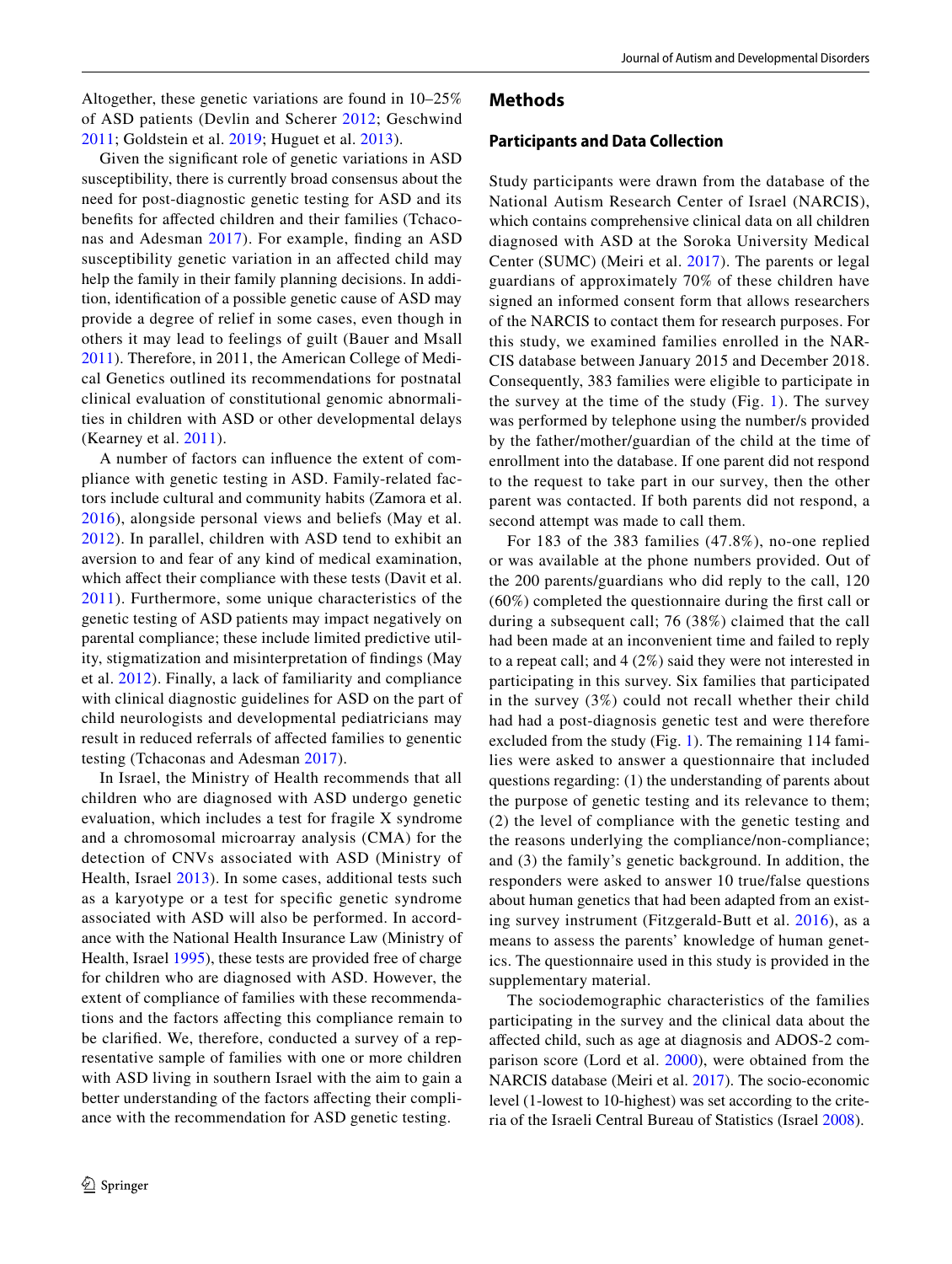<span id="page-2-0"></span>**Fig. 1** A flowchart of the study sample. Attempts were made to survey by telephone 383 families with a child diagnosed with ASD that are registered in database of the National Autism Research Center of Israel. Of these, 200 families (52.2%) responded to the initial telephone call, and 120 of these (60%) completed the survey. Six families that did not remember whether their child had had a post-diagnosis genetic test were excluded from further analysis. Overall, 114 families that completed the survey were included in this study (Shaded shape)



### **Statistical Analysis**

We used standard univariate statistical tests to compare sociodemographic and clinical characteristics as well as questionnaire outcomes between groups. Specifcally, a two-sided Student's *t* test was used to compare the means of normally distributed variables, and a non-parametric Mann–Whitney test was used if parametric assumptions could not be satisfed. Pearson's Chi square test for contingency tables or the Fisher Exact test was used to compare rates of nominal variables between the groups. Finally, a multivariate logistic regression model was used to assess the odds ratio of these parameters on family compliance with genetic testing for their child. The results of this analysis are presented with 95% confdence intervals (CI), as appropriate. All statistical tests and/or CI s were performed at  $\alpha$  = 0.05 (2-sided). All p values reported were rounded down to two decimal places. The data were analyzed using IBM SPSS Statistics software.

### **Ethical Considerations**

The SUMC Helsinki Committee approved the trial protocol (SOR 222-14).

# **Results**

## **Sample Characteristics**

Table [1](#page-3-0) presents the basic demographic characteristics of the research cohort. Notably, the 114 families that responded to our telephone questionnaire did not difer in most of these characteristics from the other families in the NARCIS database. The only diference was in parental age, which was slightly higher in the families that did respond to the questionnaire (37.95 vs. 36.4 and 41.16 vs. 39.3 years for mothers and fathers in the responding and not-responding groups respectively; p value  $< 0.05$ ).

Table [2](#page-4-0) presents the characteristics of the 114 families that responded to our phone survey. Of these, only 38 families (33.3%) reported a post-ASD diagnosis genetic test for their child. This group included fve families that had scheduled an appointment for a genetic test but had not completed it by the time of the study. The study revealed that mothers were twice more likely to answer the questionnaire than fathers, with no signifcant diference between families that had done a genetic test for their child and families that had not. There were no signifcant diferences in the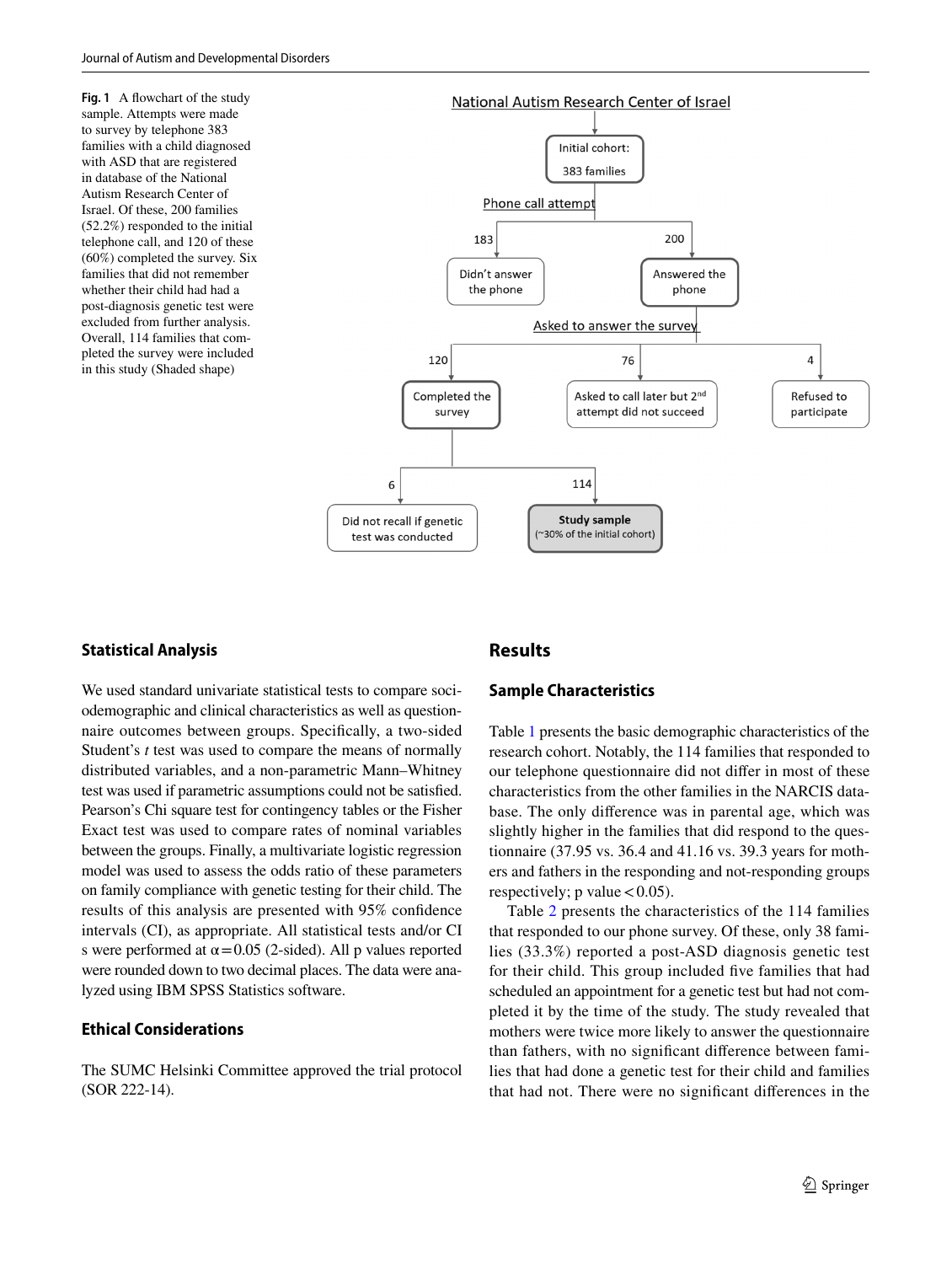#### <span id="page-3-0"></span>**Table 1** Cohort characteristics

| Variable                                   |                               |        | All $(n=383)$ | Did not<br>respond<br>$(n=269)$ | Responded $(n=114)$ p value |                   |
|--------------------------------------------|-------------------------------|--------|---------------|---------------------------------|-----------------------------|-------------------|
| Age at diagnosis, mean (SD), years         |                               |        | 2.8(1.29)     | 2.85(1.33)                      | 2.68(1.18)                  | $0.38^{a}$        |
| ADOS score—mean (SD)                       |                               |        | 7.36(2.2)     | 7.36(2.16)                      | 7.38(2.31)                  | 0.8 <sup>b</sup>  |
| ADOS score—median (IOR)                    |                               |        | $8(6-9)$      | $8(6-9)$                        | $8(6-9)$                    |                   |
| Other siblings diagnosed with ASD, $n$ (%) |                               |        | 23 (6%)       | $15(5.6\%)$                     | 8(7%)                       | 0.59 <sup>c</sup> |
| Ethnicity, $n$ $(\%)$                      | Jewish                        |        | 280 (73.1%)   | 198 (73.6%)                     | 82 (71.9%)                  | 0.74 <sup>c</sup> |
|                                            | Non-Jewish                    |        | 103 (26.9%)   | 71 (26.4%)                      | $32(28.1\%)$                |                   |
| Mother                                     | Age, mean (SD), years         |        | 36.94 (6.23)  | 36.4(6.17)                      | 37.95 (6.25)                | $0.04^{\rm a}$    |
|                                            | Origin, $n$ $(\%)$            | Israel | 241 (74.4%)   | $165(77.1\%)$                   | 76 (69.1%)                  | 0.12 <sup>c</sup> |
|                                            |                               | Other  | 83 (25.6%)    | 49 (22.9%)                      | 34 (30.9%)                  |                   |
|                                            | Education, median (IQR) years |        | $12(12-15)$   | $12(12-15)$                     | $12(12-15)$                 | 0.29 <sup>b</sup> |
|                                            | Address, $n(\%)$              | Urban  | 302 (91.5%)   | 200 (92.2%)                     | $102(90.3\%)$               | 0.56 <sup>c</sup> |
|                                            |                               | Rural  | 28 (8.5%)     | 17(7.8%)                        | 11 $(9.7%)$                 |                   |
| Father                                     | Age, mean (SD), years         |        | 39.95 (7.8)   | 39.3 (7.66)                     | 41.16 (7.97)                | $0.02^{\rm a}$    |
|                                            | Origin, $n$ $(\%)$            | Israel | 234 (77.5%)   | 151 (77.4%)                     | 83 (77.6%)                  | 0.98 <sup>c</sup> |
|                                            |                               | Other  | 88 (22.5%)    | 44 (22.6%)                      | 24 (22.4%)                  |                   |
|                                            | Education, median (IQR) years |        | $12(12-15)$   | $12(12-15)$                     | $12(12-15)$                 | $0.75^{\rm b}$    |
|                                            | Address, $n$ $(\%)$           | Urban  | 271 (90%)     | 175 (90.7%)                     | 96 (88.9%)                  | $0.62^{\circ}$    |
|                                            |                               | Rural  | $30(10\%)$    | 18 (9.3%)                       | $12(11.1\%)$                |                   |
| Number of working parents, mean (SD)       |                               |        | 1.47(0.59)    | 1.48(0.6)                       | 1.45(0.57)                  | $0.73^b$          |
| Socioeconomic level, median (IQR)          |                               |        | $5(3-5)$      | $5(3-5)$                        | $5(1-5)$                    | 0.97 <sup>b</sup> |
|                                            |                               |        |               |                                 |                             |                   |

Comparison of survey responders to non-responders

a t-test

<sup>b</sup>Mann–Whitney test

c Chi square test

sociodemographic characteristics between families that reported to have done a post-ASD diagnosis genetic test for their child and families that had not.

# **Personal Questionnaire**

Table [3](#page-5-0) presents the results of our survey. The majority (92%) of families that performed genetic testing reported that they did so because of their doctor's recommendation, while this rate was reduced to half (50%) in families that did not comply with the recommendation. Similar diferences were seen between the two groups when families were asked if the doctor had explained the importance of the genetic test (79% vs. 38% respectively; p value  $< 0.001$ ). Most families in the survey thought that the reason for the genetic test was for research purposes (57%) or for "understanding the cause" (53.5%), while less than half of the families thought it was for family planning (48%) or therapy adjustment (32.5%). All of these reasons were cited more frequently in the families that completed genetic testing but the "doctor's recommendation" variable alone remained signifcant in a multivariate logistic regression analysis (Table [4\)](#page-6-0).

The leading reasons given by the families for not performing the genetic testing (Q11 in the questionnaire) was the "irrelevance" of the test for them (55%) and "no recommendation by the doctor" (36%) (Table [3\)](#page-5-0). Reasons cited less often by these families were that they could not fnd the time to do so (8%) or that the child was not cooperative (8%). Yet another reason—one cited by three families (3.9%)—was objection in principle (due to religious or cultural reasons).

Since the Israel Ministry of Health guides doctors to recommend the genetic test to families when their child is diagnosed with ASD, it was surprising that 36% of families did not recall such a recommendation. To further examine this issue, we checked available medical records and found that in two-thirds of these cases a recommendation had been noted in their medical fle.

# **Genetic Knowledge Questionnaire**

Results of the genetic knowledge questionnaire varied considerably with few people having zero correct answers, while others were correct in all ten questions. Nevertheless,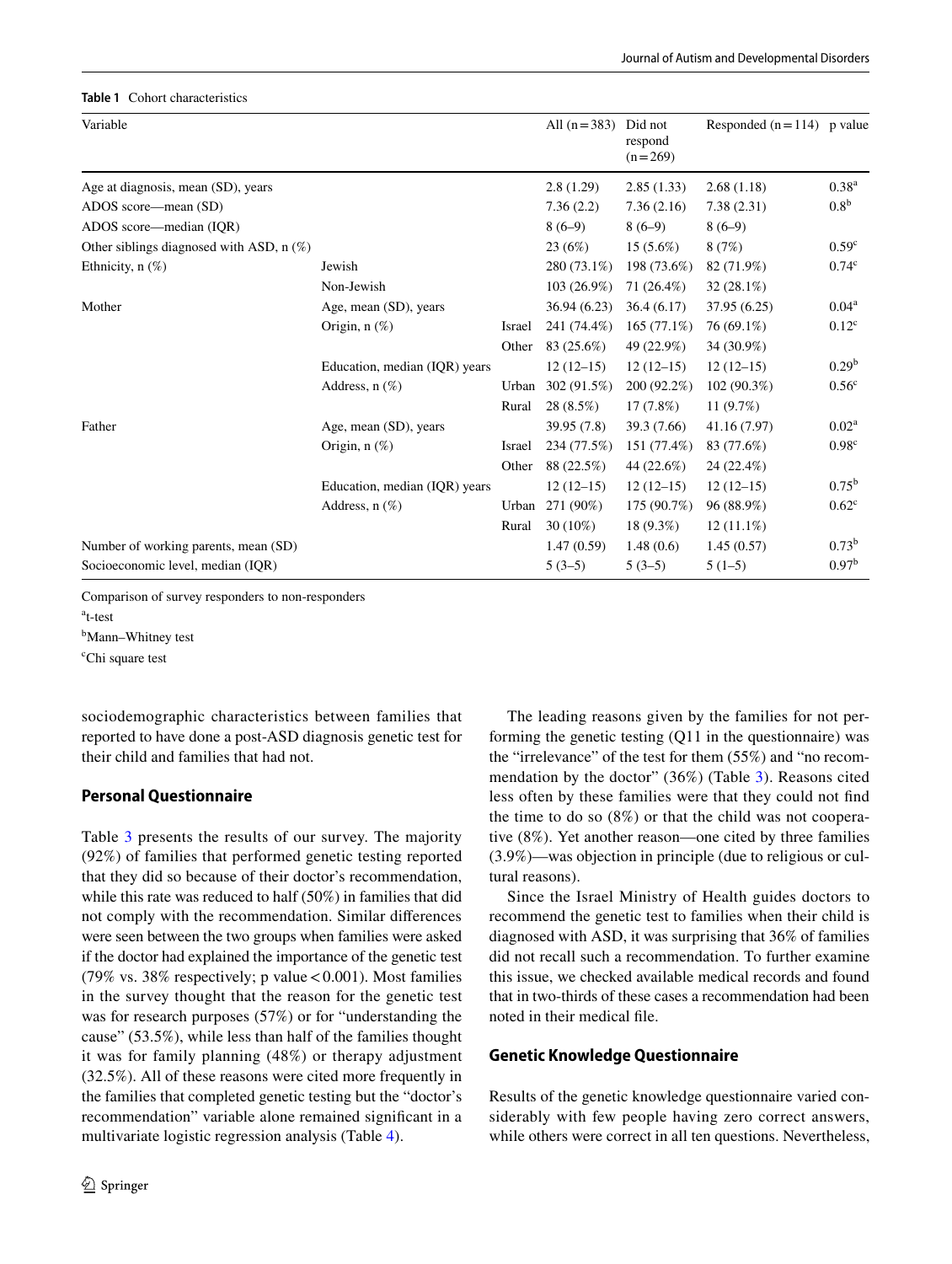#### <span id="page-4-0"></span>**Table 2** Sample characteristics

| Variable                                    |                               |        |                   | All $(n=114)$ Non-tested $(n=76)$ Tested $(n=38)$ |                    | p value           |
|---------------------------------------------|-------------------------------|--------|-------------------|---------------------------------------------------|--------------------|-------------------|
| Interviewed parent, $n(\%)$                 | Mother                        |        | 78 (68.4%)        | 51 $(67.1\%)$                                     | $27(71.1\%)$       | 0.69 <sup>c</sup> |
|                                             | Father                        |        | 36(31.6%)         | 25 (32.9%)                                        | 11 (28.9%)         |                   |
| Age at diagnosis, mean (SD), years          |                               |        | 2.68(1.18)        | 2.68(1.14)                                        | 2.68(1.27)         | 0.93 <sup>a</sup> |
| ADOS score—mean (SD)                        |                               |        | 7.38(2.31)        | 7.5(2.09)                                         | 7.11(2.75)         | 0.9 <sup>b</sup>  |
| ADOS score—median (IQR)                     |                               |        | $8(6-9)$          | $8(6-9)$                                          | $8(4.75-9)$        |                   |
| Other siblings diagnosed with ASD, n (%)    |                               |        | 8(7%)             | $5(6.6\%)$                                        | $3(7.9\%)$         | $1^{\circ}$       |
| Treated child is youngest in the family, No |                               |        | 38 (34.5%)        | 25 (33.8%)                                        | 13 (36.1%)         | 0.81 <sup>c</sup> |
| $n(\%)$                                     | Yes                           |        | 72 (65.5%)        | 49 (66.2%)                                        | 23 (63.9%)         |                   |
| Total number of children, median (IQR)      |                               |        | $2(2-3)$          | $2(2-3)$                                          | $2(2-3)$           | 0.6 <sup>b</sup>  |
| Ethnicity, $n$ $(\%)$                       | Jewish                        |        | 82 (71.9%)        | 58 (76.3%)                                        | 24 (63.2%)         | 0.14 <sup>c</sup> |
|                                             | Non-Jewish                    |        | $32(28.1\%)$      | 18 (23.7%)                                        | 14 (36.8%)         |                   |
| Mother                                      | Age, mean (SD), years         |        | 37.95 (6.25)      | 38.27 (6.45)                                      | 37.32 (5.86)       | $0.48^{a}$        |
|                                             | Origin, $n$ $(\%)$            | Israel | 76 (69.1%)        | 51 (70.8%)                                        | 25 (65.8%)         | 0.59 <sup>c</sup> |
|                                             |                               | Other  | 34 (30.9%)        | 21(29.2%)                                         | 13 (34.2%)         |                   |
|                                             | Education, median (IQR) years |        | $12(12-15)$       | $12(12-15)$                                       | $12.5(11.5-15.25)$ | $0.98^{b}$        |
|                                             | Address, $n$ $(\%)$           |        | Urban 102 (90.3%) | 68 (90.7%)                                        | 34 (89.5%)         | $1^{\circ}$       |
|                                             |                               | Rural  | 11 $(9.7%)$       | $7(9.3\%)$                                        | $4(10.5\%)$        |                   |
| Father                                      | Age, mean (SD), years         |        | 41.16 (7.97)      | 40.92 (7.18)                                      | 41.66 (9.48)       | $0.97_a$          |
|                                             | Origin, $n$ $(\%)$            | Israel | 83 (77.6%)        | 56 (78.9%)                                        | 27 (75%)           | 0.65 <sup>c</sup> |
|                                             |                               | Other  | 24 (22.4%)        | $15(21.1\%)$                                      | 9(25%)             |                   |
|                                             | Education, median (IOR) years |        | $12(12-15)$       | $12(12-15)$                                       | $12(12-15)$        | $0.75^{\rm b}$    |
|                                             | Address, $n$ $(\%)$           |        | Urban 96 (88.9%)  | 66 (90.4%)                                        | 30 (85.7%)         | 0.47 <sup>c</sup> |
|                                             |                               | Rural  | $12(11.1\%)$      | $7(9.6\%)$                                        | $5(14.3\%)$        |                   |
| Number of working parents, mean (SD)        |                               |        | 1.45(0.57)        | 1.5(0.51)                                         | 1.36(0.67)         | $0.65^{\rm b}$    |
| Socioeconomic level, median (IQR)           |                               |        | $5(1-5)$          | $5(3-5)$                                          | $4.5(1-5)$         | $0.35^{b}$        |
|                                             |                               |        |                   |                                                   |                    |                   |

Comparison of genetic testing compliant vs. non-compliant families

a t-test

<sup>b</sup>Mann–Whitney test

c Chi square test

families of both the tested and non-tested groups did not vary signifcantly in their genetic knowledge, with both groups having identical median and interquartile rage of correct answers to the questionnaire (Table [3\)](#page-5-0).

### **Results of the Genetic Tests**

Of the 38 families that did the genetic test, fve (13.1%) reported the following positive fndings (i.e., identifcation of known ASD susceptibility genetic variations): 16p11.2 duplication, 15q duplication, Rett syndrome, 14q11.2 deletion, and myotonic dystrophy type 1.

# **Discussion**

The main objective of this study was to examine the rate of compliance with the recommendation for genetic testing and the factors that infuence such compliance in southern Israel.

Surprisingly, the compliance rate in our study was as low as 33.3%. While this rate is similar to the compliance rate with ASD genetic testing reported in the USA (Zhao et al. [2019](#page-8-10)), we expected it to be higher for our cohort, since in Israel these tests are free [covered by the National Insurance Law (Israel [1995\)](#page-7-25)], while in the USA they are usually paid for by the family's private health insurance. The rate of pathogenic CNVs found in our sample  $(-8%)$  was slightly lower than the rates reported in the USA  $(-15\%)$  (Chong et al. [2014](#page-7-30); Miller et al. [2010](#page-7-31)). This diference can be explained by the fact that in the US, CMA are usually conducted to children with both ASD and intellectual disability while in Israel, all children with ASD are eligible for such genetic test. Indeed, a study that performed CMA in a heterogenous group of children with ASD, found a diagnostic yield of CMA that was similar to ours (9.3%, 95% CI 6.1–13.5%) (Tammimies et al. [2015\)](#page-8-11), suggesting a global contribution of CNVs to ASD susceptibility of  $\sim$  10% of cases. The identifcation of Rett syndrome and myotonic dystrophy type 1 in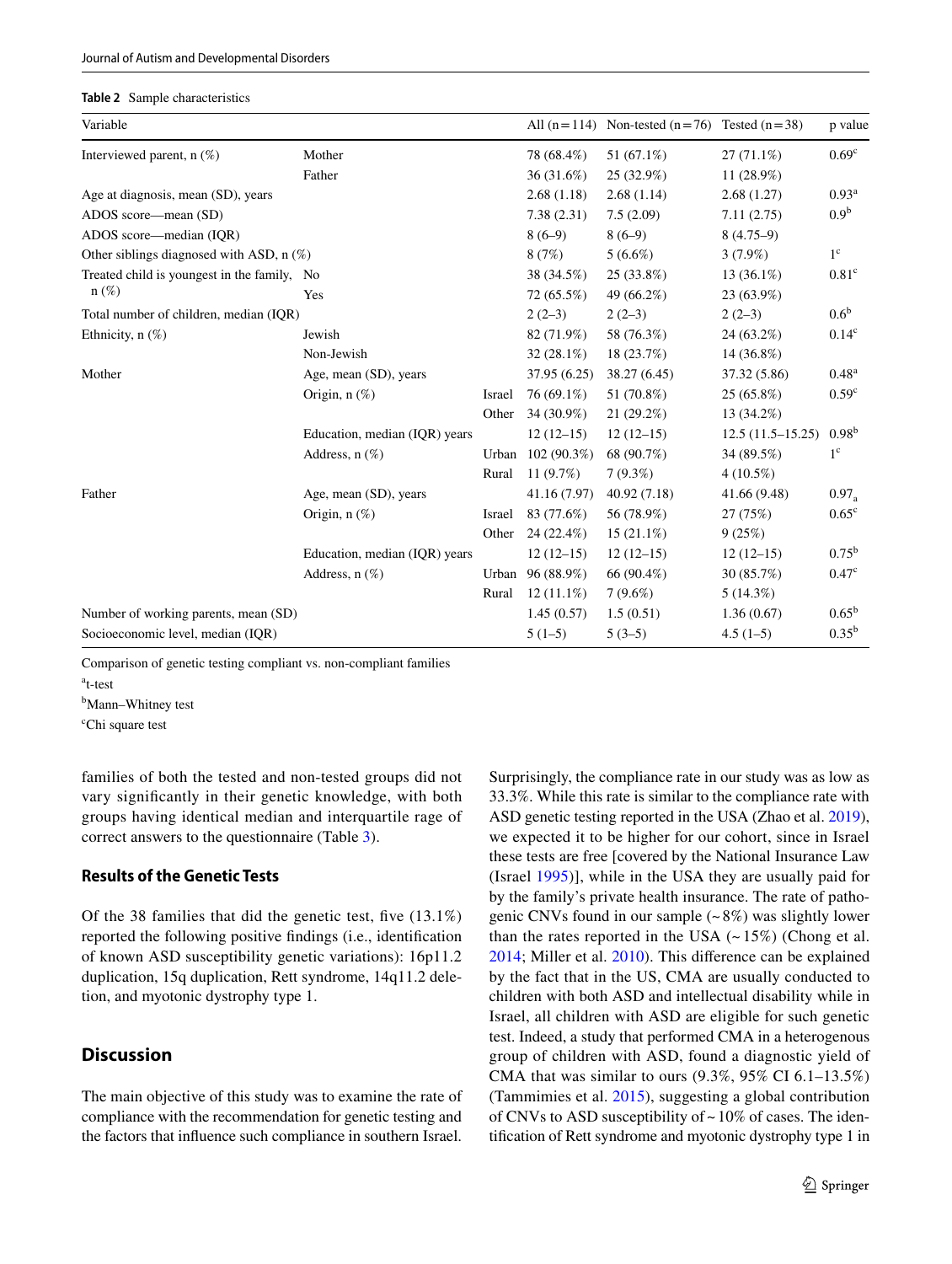#### <span id="page-5-0"></span>**Table 3** Telephone survey results

| Variable                                                           |                                                |            | All $(n=114)$ Non-tested $(n=76)$ Tested $(n=38)$ p value |              |                        |
|--------------------------------------------------------------------|------------------------------------------------|------------|-----------------------------------------------------------|--------------|------------------------|
| Pre-pregnancy genetic testing, $n$ (%)                             | No testing                                     | 55 (48.7%) | 37 (49.3%)                                                | 18 (47.4%)   | 0.84 <sup>c</sup>      |
|                                                                    | As advised                                     | 55 (48.7%) | 36 (48%)                                                  | 19 (50%)     | $0.84^{\rm c}$         |
|                                                                    | More than advised                              | 3(2.7%)    | 2(2.7%)                                                   | 1(2.6%)      | $0.74^d$               |
| Doctor recommended genetic testing n (%)                           |                                                | 73 (64%)   | 38 (50%)                                                  | 35 (92.1%)   | $< 0.001$ <sup>c</sup> |
| Doctor explained the importance of genetic testing $n$ (%)         |                                                | 55 (48.2%) | 29 (38.2%)                                                | 30 (78.9%)   | $< 0.001$ <sup>c</sup> |
| What do you think is the reason for testing, $n$ (%)               | No reason                                      | 33 (28.9%) | 27 (35.5%)                                                | $6(15.8\%)$  | 0.03 <sup>c</sup>      |
|                                                                    | Research                                       | 65 (57%)   | 37 (48.7%)                                                | 28 (73.7%)   | 0.004 <sup>c</sup>     |
|                                                                    | Understanding the cause                        | 61(53.5%)  | 35 $(46.1\%)$                                             | 26 (68.4%)   | 0.01 <sup>c</sup>      |
|                                                                    | Family planning                                | 55 (48.2%) | 32 $(42.1\%)$                                             | 23 (60.5%)   | $0.06^{\rm c}$         |
|                                                                    | Therapy adjustment                             | 37 (32.5%) | 19 (25%)                                                  | 18 (47.4%)   | $0.02^{\rm c}$         |
|                                                                    | Other                                          | $1(0.9\%)$ | $0(0\%)$                                                  | $1(2.6\%)$   | $0.33^{\circ}$         |
| Type of genetic testing, $n$ (%)                                   | Fragile X                                      | $2(1.8\%)$ | n/a                                                       | $2(5.3\%)$   | n/a                    |
|                                                                    | <b>CMA</b>                                     | 16(14%)    | n/a                                                       | $16(42.1\%)$ | n/a                    |
|                                                                    | Exome sequencing                               | $1(0.9\%)$ | n/a                                                       | $1(2.61\%)$  | n/a                    |
|                                                                    | Not known                                      | 21 (18.4%) | n/a                                                       | 21 (55.3%)   | n/a                    |
| Objects to genetic testing, $n$ (%)                                |                                                | 3(2.6%)    | 3(3.9%)                                                   | $0(0\%)$     | 0.55 <sup>c</sup>      |
| Reason for objecting to genetic testing, $n$ (%)                   | Religious                                      | 3(2.6%)    | $3(3.9\%)$                                                | $0(0\%)$     | $0.55^{\circ}$         |
|                                                                    | Culture                                        | $1(0.9\%)$ | $1(1.3\%)$                                                | $0(0\%)$     | $1^{\circ}$            |
|                                                                    | Stigmatization                                 | $0(0\%)$   | $0(0\%)$                                                  | $0(0\%)$     | n/a                    |
|                                                                    | Privacy concerns                               | $0(0\%)$   | $0(0\%)$                                                  | $0(0\%)$     | n/a                    |
|                                                                    | Other                                          | $0(0\%)$   | $0(0\%)$                                                  | $0(0\%)$     | n/a                    |
| Difficulties in the testing process, $n$ (%)                       | No difficulties                                | 21 (18.4%) | n/a                                                       | 21 (55.3%)   | n/a                    |
|                                                                    | Arrival                                        | $0(0\%)$   | n/a                                                       | $0(0\%)$     | n/a                    |
|                                                                    | Setting a meeting                              | $3(2.6\%)$ | n/a                                                       | $3(9.1\%)$   | n/a                    |
|                                                                    | Child cooperation                              | $9(6.1\%)$ | n/a                                                       | 7(21.2%)     | n/a                    |
|                                                                    | Other                                          | $0(0\%)$   | n/a                                                       | $0(0\%)$     | n/a                    |
| If tests were not performed, what would you say<br>was the reason? | Objection in principle to tests                | 3(2.6%)    | 3(3.9%)                                                   | n/a          | n/a                    |
|                                                                    | Irrelevancy                                    | 42 (36.8%) | 42 (55.3%)                                                | n/a          | n/a                    |
|                                                                    | Not recommended by a doctor 27 (23.7%)         |            | 27 (35.5%)                                                | n/a          | n/a                    |
|                                                                    | Difficulties in working with<br>medical system | $2(1.8\%)$ | $2(2.6\%)$                                                | n/a          | n/a                    |
|                                                                    | Non-cooperative child                          | $6(5.3\%)$ | $6(7.9\%)$                                                | n/a          | n/a                    |
|                                                                    | Could not find the time                        | 6(5.3%)    | 6(7.9%)                                                   | n/a          | n/a                    |
|                                                                    | Other                                          | 4(3.5%)    | $4(5.3\%)$                                                | n/a          | n/a                    |
| Genetic knowledge score<br>Median $(IQRa)$                         |                                                | $6(5-8)$   | $6(5-8)$                                                  | $6(5-8)$     | $0.85^{\rm b}$         |

Families' responses to study questionnaire

a Interquartile range

<sup>b</sup>Mann–Whitney test

c Chi square test

d Fisher-exact test

our sample further highlights the importance of performing other genetic tests to identify other types of ASD susceptibility genetic variants.

The main factors that afected families' compliance with the recommendation for genetic testing were the doctor's recommendation to do the test and the explanation of the test. The same factors were also reported to affect parent compliance with genetic testing in other countries (Zhao et al. [2019](#page-8-10)). Interestingly, only two-thirds of the families in our study reported that their doctor had recommended a genetic test. We suspect that these rates are an underestimation due to a recall bias resulting from the time that has passed since the diagnosis and from the anxiety and stress that usually accompany the diagnosis meeting with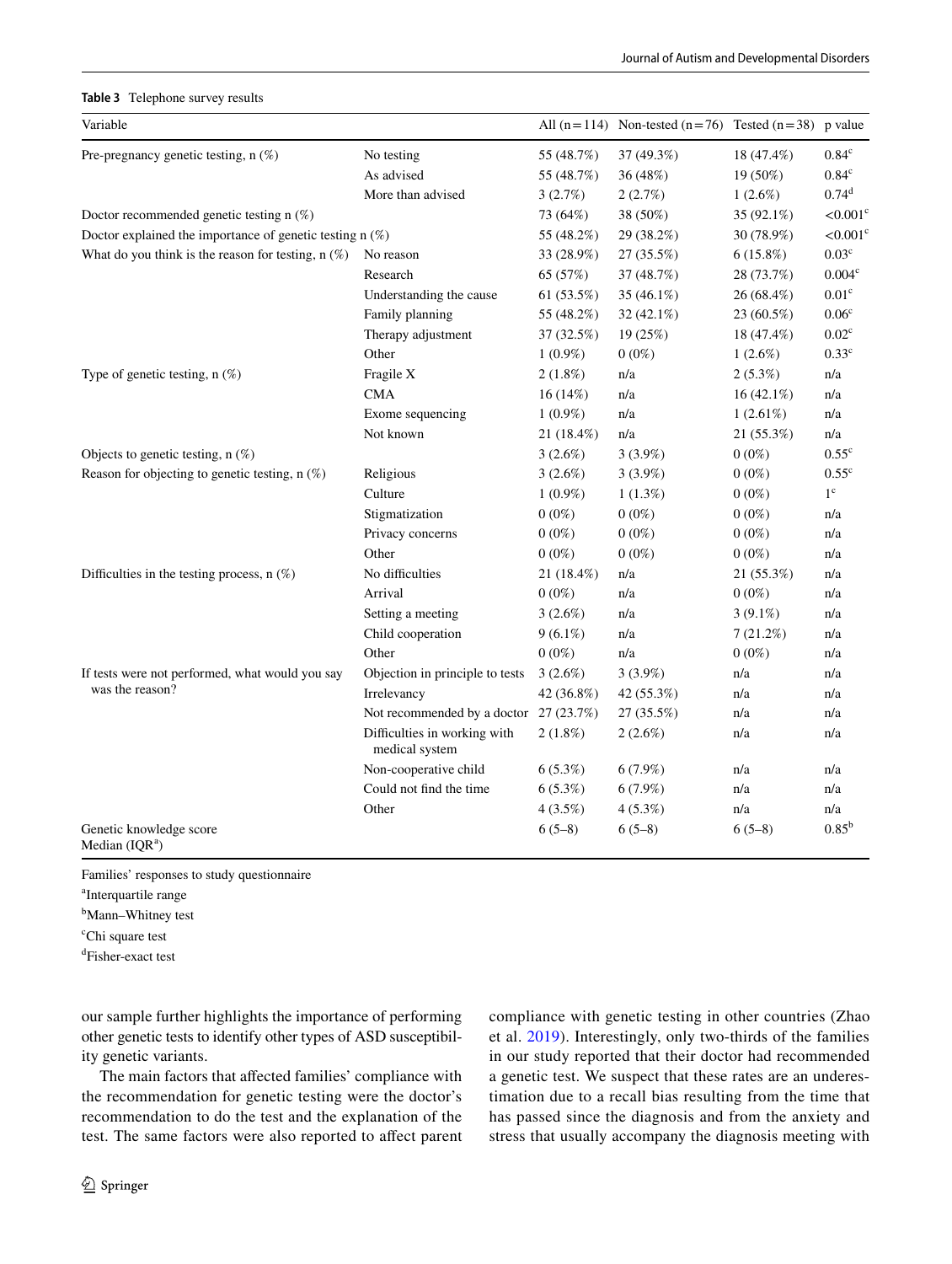<span id="page-6-0"></span>**Table 4** Factors afecting compliance with genetic testing

| Variable                                                | OR <sup>a</sup> | 95% CI for OR | p value      |
|---------------------------------------------------------|-----------------|---------------|--------------|
| Doctor recommended genetic testing $(O; #2)$            | 11.58           | 3.16–42.44    | ${}_{0.001}$ |
| Reason for running the test—Research (Q: #4a)           | 1.53            | $0.53 - 4.47$ | 0.43         |
| Reason for running the test—Therapy adjustment (Q: #4d) | 2.42            | $0.83 - 7.1$  | 0.11         |

The odds ratios (OR) and their 95% confdence interval (CI) of having a post-diagnosis genetic test for ASD are presented for diferent items in the telephone survey

a Odds ratios are adjusted for all other variables in the table

the doctor, which can infuence the perception of such recommendation (Kessels [2003](#page-7-32)). We note that there are various techniques and recommendations as to how to convey difficult medical news to patients and how to provide the necessary information (Baile et al. [2000](#page-7-33)). More specifc guidelines for ASD are also available; these suggest that recommendations for genetic testing should be provided in written form with the aim to allow families to review them later (Ministry of Health, Israel [2013](#page-7-24); Renty and Roeyers [2006](#page-8-12)). Implementation of these recommendations may ease, to some degree, the difficulty of the parents to process the information and may improve compliance with the recommendations.

"Family planning" was mentioned as a reason to conduct postnatal genetic testing of ASD by approximately half of the families in the study. It was therefore not surprising that families that did not plan to have more children were less likely to comply with the recommendation for genetic testing. While family planning is indeed a major reason for the genetic testing (Bauer and Msall [2011](#page-7-20)), it is certainly not the only one. Many families also mentioned "research" and "understanding the cause" as important reasons for conducting postnatal genetic testing of ASD. However, it is not clear whether these families understand the clinical beneft of such scientifc understanding. For example, in some cases, identifying the genetic cause of ASD can help to adjust the medical management for the child. Therefore, we recommend that, when discussing the value of genetic testing with parents, doctors should emphasize these reasons and elaborate on their potential beneft for both the family and for ASD research in general.

Our study has several limitations. First, this is a retrospective study with questionnaire items about the child's diagnosis several years previously, which may lead to a recall bias. This is best demonstrated by the fact that in most families that reported of "no recommendation of test by the doctor," such recommendations were actually noted in the child's medical fle. Furthermore, parents' subjective perceptions and feelings about genetic testing may change over the years and do not necessarily represent their beliefs at the time of diagnosis. Second, only  $\sim$  30% of the families in the NARCIS database complied with our phone questionnaire. Nevertheless, these families comprised an adequate representation of the NARCIS cohort as depicted in Table [1](#page-3-0). Third, the fact that the survey was conducted in Hebrew might have created a bias in our sample against families that do not speak the language or those for whom Hebrew is not their mother tongue and that do not feel comfortable using it. Indeed, a few families for which both parents did not have sufficient grasp of Hebrew were excluded from the study. However, we made every effort to overcome with this language barrier by choosing the parent with the better Hebrew and confrming that s/ he understood each of the questions. Indeed, there was no indication for a bias in our sample compared to other families that did not participate in this survey.

# **Conclusions**

Our fndings highlight the importance of providing clear recommendations and explanations regarding the benefts and relevance of post-diagnosis genetic testing for children with ASD. Guiding doctors as to how to inform families about such genetic testing may improve the compliance with these government-funded tests.

**Acknowledgments** This study was conducted as part of the requirements for MD degree from the Goldman Medical School at the Faculty of Health Sciences, Ben-Gurion University of the Negev. We thank Yotam Lior for helping in statistical guidance, Rotem Saban for helping with data retrieval, and Inez Mureinik for critical reviewing and editing of the manuscript. Special thanks are for the families who participated in the study.

**Author Contributions** All authors contributed to the study conception and design. Material preparation and data collection were performed by Yonah Hendel, and Gal Meiri. Data analysis was performed by Yonah Hendel and Idan Menashe. The frst draft of the manuscript was written by Yonah Hendel, Gal Meiri and Idan Menashe and all authors commented on previous versions of the manuscript. All authors read and approved the fnal manuscript.

### **Compliance with Ethical Standards**

**Conflict of interest** The authors have no conficts of interest to disclose.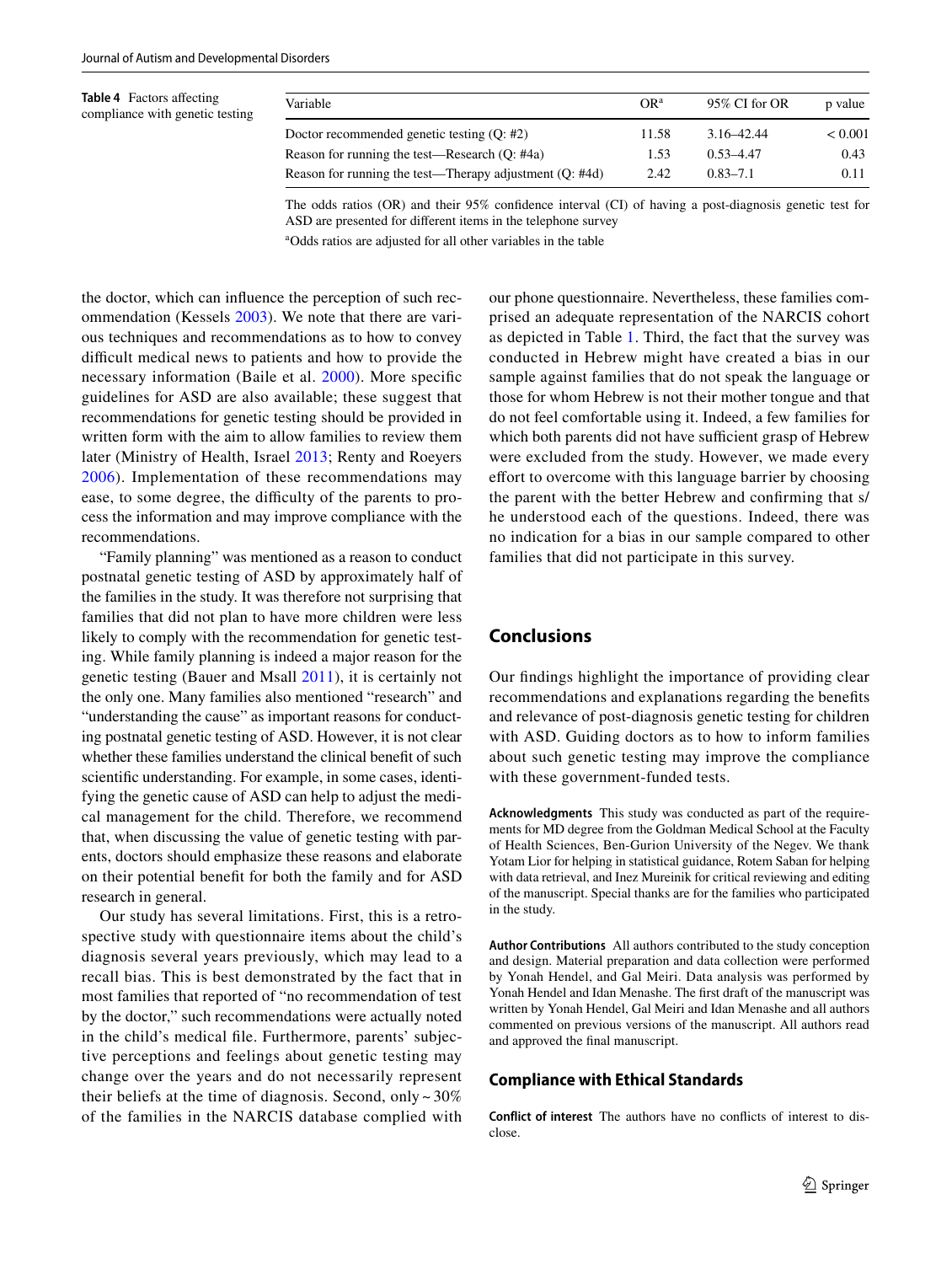### **References**

- <span id="page-7-16"></span>Abrahams, B. S., et al. (2013). SFARI Gene 2.0: A community-driven knowledgebase for the autism spectrum disorders (ASDs). *Molecular Autism, 4,* 36. [https://doi.org/10.1186/2040-2392-4-36.](https://doi.org/10.1186/2040-2392-4-36)
- <span id="page-7-10"></span>Bagni, C., & Zukin, R. S. (2019). A synaptic perspective of fragile X syndrome and autism spectrum disorders. *Neuron, 101,* 1070– 1088.<https://doi.org/10.1016/j.neuron.2019.02.041>.
- <span id="page-7-3"></span>Bai, D., et al. (2019). Association of genetic and environmental factors with autism in a 5-country cohort. *JAMA Psychiatry*. [https://doi.](https://doi.org/10.1001/jamapsychiatry.2019.1411) [org/10.1001/jamapsychiatry.2019.1411.](https://doi.org/10.1001/jamapsychiatry.2019.1411)
- <span id="page-7-33"></span>Baile, W. F., Buckman, R., Lenzi, R., Glober, G., Beale, E. A., & Kudelka, A. P. (2000). SPIKES—A six-step protocol for delivering bad news: Application to the patient with cancer. *The Oncologist, 5,* 302–311.<https://doi.org/10.1634/theoncologist.5-4-302>.
- <span id="page-7-0"></span>Baio, J., et al. (2018). Prevalence of autism spectrum disorder among children aged 8 years—Autism and developmental disabilities monitoring network, 11 sites, United States, 2014. *Morbidity and Mortality Weekly Report Surveillance Summaries (Washington, DC: 2002), 67,* 1–23. [https://doi.org/10.15585/mmwr.ss6706a1.](https://doi.org/10.15585/mmwr.ss6706a1)
- <span id="page-7-17"></span>Basu, S. N., Kollu, R., & Banerjee-Basu, S. (2009). AutDB: A gene reference resource for autism research. *Nucleic Acids Research, 37,* D832–D836. [https://doi.org/10.1093/nar/gkn835.](https://doi.org/10.1093/nar/gkn835)
- <span id="page-7-20"></span>Bauer, S. C., & Msall, M. E. (2011). Genetic testing for autism spectrum disorders. *Developmental Disabilities Research Reviews, 17,* 3–8. [https://doi.org/10.1002/ddrr.131.](https://doi.org/10.1002/ddrr.131)
- <span id="page-7-30"></span>Chong, W. W., et al. (2014). Performance of chromosomal microarray for patients with intellectual disabilities/developmental delay, autism, and multiple congenital anomalies in a Chinese cohort. *Molecular Cytogenetics, 7,* 34. [https://doi.](https://doi.org/10.1186/1755-8166-7-34) [org/10.1186/1755-8166-7-34.](https://doi.org/10.1186/1755-8166-7-34)
- <span id="page-7-4"></span>Colvert, E., et al. (2015). Heritability of autism spectrum disorder in a UK population-based twin sample. *JAMA Psychiatry, 72,* 415– 423. [https://doi.org/10.1001/jamapsychiatry.2014.3028.](https://doi.org/10.1001/jamapsychiatry.2014.3028)
- <span id="page-7-11"></span>Curatolo, P., Napolioni, V., & Moavero, R. (2010). Autism spectrum disorders in tuberous sclerosis: Pathogenetic pathways and implications for treatment. *Journal of Child Neurology, 25,* 873–880. [https://doi.org/10.1177/0883073810361789.](https://doi.org/10.1177/0883073810361789)
- <span id="page-7-23"></span>Davit, C. J., Hundley, R. J., Bacic, J. D., & Hanson, E. M. (2011). A pilot study to improve venipuncture compliance in children and adolescents with autism spectrum disorders. *Journal of Developmental and Behavioral Pediatrics: JDBP, 32,* 521–525. [https://](https://doi.org/10.1097/DBP.0b013e3182245b09) [doi.org/10.1097/DBP.0b013e3182245b09.](https://doi.org/10.1097/DBP.0b013e3182245b09)
- <span id="page-7-7"></span>de la Torre-Ubieta, L., Won, H., Stein, J. L., & Geschwind, D. H. (2016). Advancing the understanding of autism disease mechanisms through genetics. *Nature Medicine, 22,* 345–361. [https://](https://doi.org/10.1038/nm.4071) [doi.org/10.1038/nm.4071.](https://doi.org/10.1038/nm.4071)
- <span id="page-7-8"></span>Devlin, B., & Scherer, S. W. (2012). Genetic architecture in autism spectrum disorder. *Current Opinion in Genetics & Development, 22,* 229–237.<https://doi.org/10.1016/j.gde.2012.03.002>.
- <span id="page-7-1"></span>Elsabbagh, M., et al. (2012). Global prevalence of autism and other pervasive developmental disorders. Autism Research: Official *Journal of the International Society for Autism Research, 5,* 160– 179. [https://doi.org/10.1002/aur.239.](https://doi.org/10.1002/aur.239)
- <span id="page-7-27"></span>Fitzgerald-Butt, S. M., et al. (2016). Measuring genetic knowledge: A brief survey instrument for adolescents and adults. *Clinical Genetics, 89,* 235–243. [https://doi.org/10.1111/cge.12618.](https://doi.org/10.1111/cge.12618)
- <span id="page-7-18"></span>Geschwind, D. H. (2011). Genetics of autism spectrum disorders. *Trends in Cognitive Sciences, 15,* 409–416. [https://doi.](https://doi.org/10.1016/j.tics.2011.07.003) [org/10.1016/j.tics.2011.07.003.](https://doi.org/10.1016/j.tics.2011.07.003)
- <span id="page-7-13"></span>Girirajan, S., et al. (2013). Global increases in both common and rare copy number load associated with autism. *Human Molecular Genetics, 22,* 2870–2880. [https://doi.org/10.1093/hmg/ddt136.](https://doi.org/10.1093/hmg/ddt136)
- <span id="page-7-9"></span>Goldstein, J., Ross, D. A., & Moreno De Luca, D. (2019). Found in translation: Autism genetics and the quest for its Rosetta Stone.

 $\circled{2}$  Springer

*Biological Psychiatry, 85,* e29–e30. [https://doi.org/10.1016/j.](https://doi.org/10.1016/j.biopsych.2019.02.001) [biopsych.2019.02.001](https://doi.org/10.1016/j.biopsych.2019.02.001).

- Guideline, A.N.C. *SIGN 145—Assessment, diagnosis and interventions for autism spectrum disorders*. Healthcare Improvement Scotland.
- <span id="page-7-5"></span>Hallmayer, J., et al. (2011). Genetic heritability and shared environmental factors among twin pairs with autism. *Archives of General Psychiatry, 68,* 1095–1102. [https://doi.org/10.1001/archgenpsy](https://doi.org/10.1001/archgenpsychiatry.2011.76) [chiatry.2011.76.](https://doi.org/10.1001/archgenpsychiatry.2011.76)
- <span id="page-7-6"></span>Hansen, S. N., et al. (2019). Recurrence risk of autism in siblings and cousins: A multi-national, population-based study. *Journal of the American Academy of Child and Adolescent Psychiatry*. [https://](https://doi.org/10.1016/j.jaac.2018.11.017) [doi.org/10.1016/j.jaac.2018.11.017.](https://doi.org/10.1016/j.jaac.2018.11.017)
- <span id="page-7-19"></span>Huguet, G., Ey, E., & Bourgeron, T. (2013). The genetic landscapes of autism spectrum disorders. *Annual Review of Genomics and Human Genetics, 14,* 191–213. [https://doi.org/10.1146/annurev](https://doi.org/10.1146/annurev-genom-091212-153431)[genom-091212-153431.](https://doi.org/10.1146/annurev-genom-091212-153431)
- <span id="page-7-29"></span>Israel, Central Bureau of Statistics of Israel. (2008). *Characterization and classifcation of geographical units by the socio-economic level of the population*. Environment and Region.
- <span id="page-7-25"></span>Israel, Ministry of Health. (1995). National Health Insurance Law.
- <span id="page-7-24"></span>Israel, Ministry of Health. (2013). *Children on the autism spectrum diagnosis*. Director General Circular.
- <span id="page-7-21"></span>Kearney, H. M., South, S. T., Wolf, D. J., Lamb, A., Hamosh, A., & Rao, K. W. (2011). American College of Medical Genetics recommendations for the design and performance expectations for clinical genomic copy number microarrays intended for use in the postnatal setting for detection of constitutional abnormalities. *Genetics in Medicine, 13,* 676–679. [https://doi.org/10.1097/](https://doi.org/10.1097/GIM.0b013e31822272ac) [GIM.0b013e31822272ac](https://doi.org/10.1097/GIM.0b013e31822272ac).
- <span id="page-7-32"></span>Kessels, R. P. C. (2003). Patients' memory for medical information. *Journal of the Royal Society of Medicine, 96,* 219–222. [https://](https://doi.org/10.1177/014107680309600504) [doi.org/10.1177/014107680309600504.](https://doi.org/10.1177/014107680309600504)
- <span id="page-7-2"></span>Kogan, M. D., et al. (2018). The prevalence of parent-reported autism spectrum disorder among US children. *Pediatrics, 142,* e20174161.
- <span id="page-7-28"></span>Lord, C., et al. (2000). The autism diagnostic observation schedulegeneric: A standard measure of social and communication deficits associated with the spectrum of autism. *Journal of Autism and Developmental Disorders, 30,* 205–223.
- <span id="page-7-14"></span>Marshall, C. R., & Scherer, S. W. (2012). Detection and characterization of copy number variation in autism spectrum disorder. *Methods in Molecular Biology, 838,* 115–135. [https://doi.](https://doi.org/10.1007/978-1-61779-507-7_5) [org/10.1007/978-1-61779-507-7\\_5](https://doi.org/10.1007/978-1-61779-507-7_5).
- <span id="page-7-22"></span>May, M. E., Brandt, R. C., & Bohannan, J. K. (2012). Moderating efects of autism on parent views of genetic screening for aggression. *Intellectual and developmental disabilities, 50,* 415–425. <https://doi.org/10.1352/1934-9556-50.5.415>.
- <span id="page-7-26"></span>Meiri, G., et al. (2017). Brief report: The Negev Hospital-University-Based (HUB) Autism Database. *Journal of Autism and Developmental Disorders, 47,* 2918–2926. [https://doi.org/10.1007/s1080](https://doi.org/10.1007/s10803-017-3207-0) [3-017-3207-0](https://doi.org/10.1007/s10803-017-3207-0).
- <span id="page-7-15"></span>Menashe, I., Larsen, E. C., & Banerjee-Basu, S. (2013). Prioritization of copy number variation loci associated with autism from AutDB-an integrative multi-study genetic database. *PLoS ONE, 8,* e66707. <https://doi.org/10.1371/journal.pone.0066707>.
- <span id="page-7-31"></span>Miller, D. T., et al. (2010). Consensus statement: Chromosomal microarray is a frst-tier clinical diagnostic test for individuals with developmental disabilities or congenital anomalies. *American Journal of Human Genetics, 86,* 749–764. [https://doi.](https://doi.org/10.1016/j.ajhg.2010.04.006) [org/10.1016/j.ajhg.2010.04.006.](https://doi.org/10.1016/j.ajhg.2010.04.006)
- <span id="page-7-12"></span>Moss, J., & Howlin, P. (2009). Autism spectrum disorders in genetic syndromes: Implications for diagnosis, intervention and understanding the wider autism spectrum disorder population. *Journal of Intellectual Disability Research, 53,* 852–873. [https://doi.org/](https://doi.org/10.1111/j.1365-2788.2009.01197.x) [10.1111/j.1365-2788.2009.01197.x.](https://doi.org/10.1111/j.1365-2788.2009.01197.x)